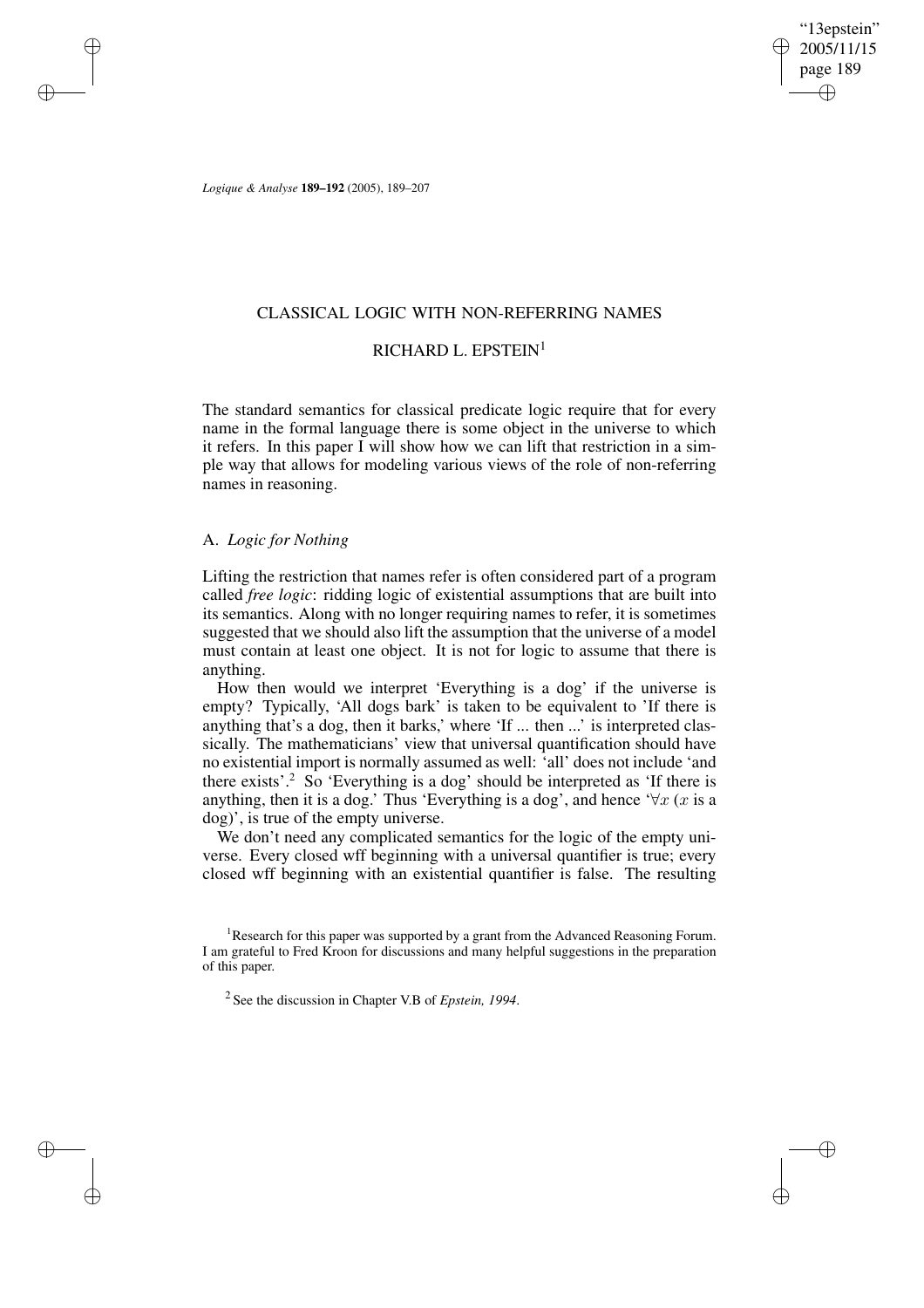"13epstein" 2005/11/15 page 190 ✐ ✐

✐

✐

#### 190 RICHARD L. EPSTEIN

formal system bears little resemblance to classical predicate logic. For example,  $\forall x(x \neq x)$  is true in a model with empty universe, so  $\neg \forall x(x \neq x)$  is no longer a tautology.

#### B. *Non-Referring Names in Classical Logic?*

There is a well-known way due to Bertrand Russell of formalizing descriptive names in classical predicate logic, including descriptive names that do not refer such as 'The cat that Richard L. Epstein likes.' Every apparently atomic wff in which a non-referring descriptive name appears is converted into a false proposition. $3$ 

With Russell's analysis we can never formalize a claim we believe is true that uses a non-referring name. But many say the following is true:

### (1) Pegasus is a winged horse.

If the only semantic property of a name is whether it has a reference, and if so, what that reference is, it is hard to see how we can justify (1) as true. The most natural place to formalize reasoning with non-referring names is in a predicate logic in which further semantic values of language beyond truth-values and reference are taken into account, such as subject matter or referential content. Elsewhere I have shown how a large range of propositional logics take into account such semantic values.<sup>4</sup> In a subsequent work I will present predicate logics based on those logics in which the formalization of claims such as (1) might seem natural.

Nonetheless, we can develop semantics for non-referring names relative to the assumptions of classical predicate logic, viewing wffs with non-referring names as propositions, by taking as primitive whether a particular atomic proposition is true, just as we do in the pre-mathematical development of the usual semantics of classical predicate logic.<sup>5</sup> Such semantics will serve as a reference for predicate logics based on other semantic values and will also

W.V.O. Quine suggested that we can use the same method to eliminate all names, replacing, for example, 'Pegasus' with the predicate '– pegasizes'. That, he said, would allow us to formalize reasoning with atomic non-referring names, that is, ones that have no structure, *singular names*. But, as I have discussed in Chapter VIII.D of *Epstein, 1994*, Quine's suggestion miscontrues the role of names in reasoning.

<sup>4</sup> *Epstein, 1990*.

5 See Chapter IV of *Epstein, 1994*.

✐

✐

✐

<sup>3</sup> See Chapter VIII of *Epstein, 1994* for a presentation of Russell's analysis, along with a comparison to Peter Strawson's analysis of descriptive names.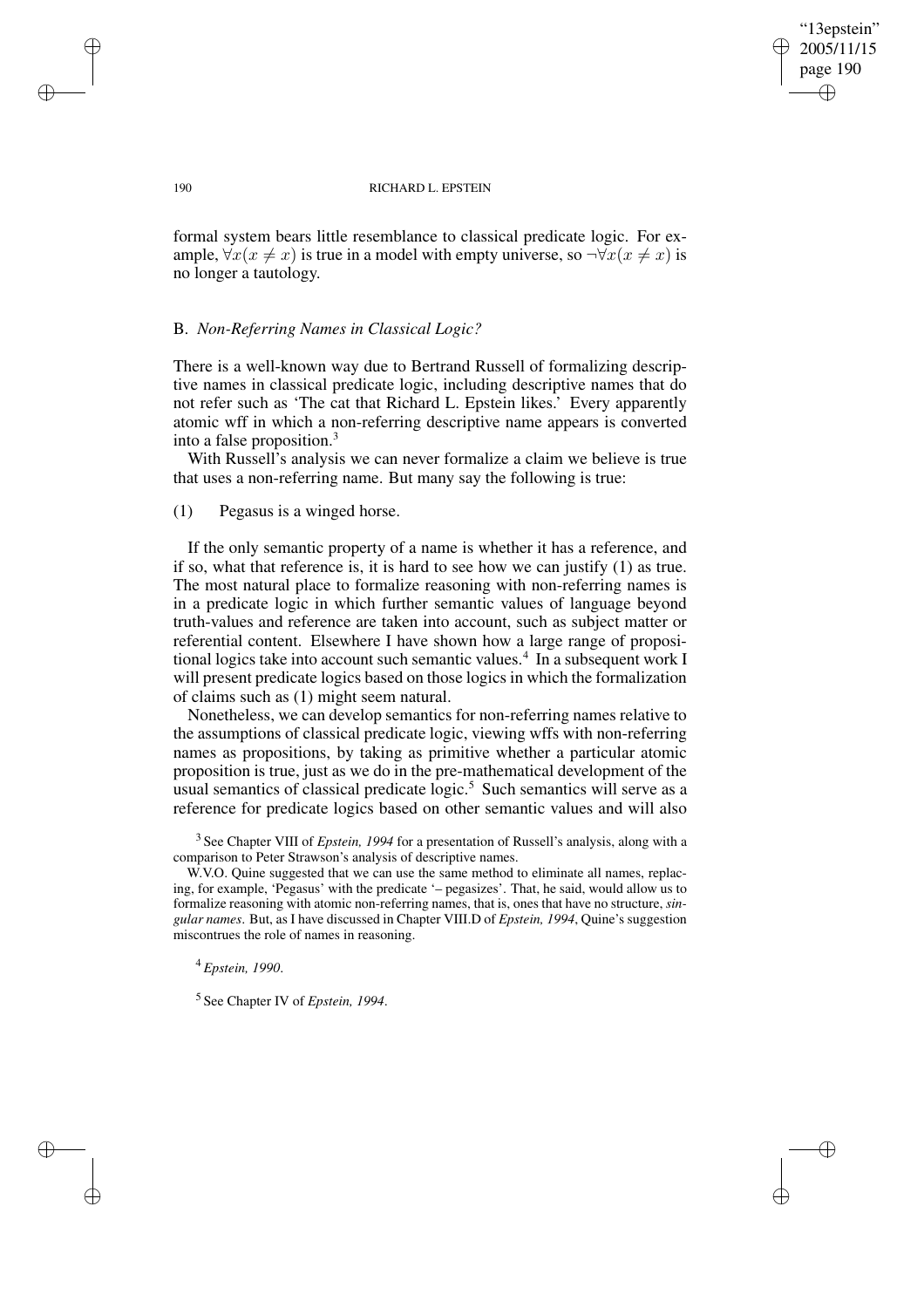allow a formalization of reasoning with partial functions, which is important in mathematics.

# C. *Semantics for Classical Predicate Logic with Non-Referring Singular Names*

I'll first consider languages without function symbols and without the equality predicate. I'll extend the semantics to cover the equality predicate later in this section and leave languages with function symbols for Section F.

# C.1. *Assignments of references and atomic predications*

✐

✐

✐

✐

Consider the semantics given for classical predicate logic before any mathematical abstractions are made.<sup>6</sup> We start with a non-empty universe and a complete set of assignments of references for variables. That is,

There is at least one assignment of references. For every assignment of references  $\sigma$ , and every variable x, and every object of the universe, either  $\sigma$  assigns that object to x or there is an assignment  $\tau$ that differs from  $\sigma$  only in that it assigns that object to x. If c is a name, then for every assignment of references  $\sigma$  assigns some object to  $c$ , and every other assignment of references assigns the same object to c.

We can extend our semantics by no longer requiring that each name have a reference. We need not assume that an assignment of references assigns any value to 'Pegasus'; indeed, since the only value it could assign in these semantics is a reference, it cannot assign a value. Thus, an assignment of references is a mapping from terms to objects of the universe satisfying:

- (2) i. For every variable  $x, \sigma(x)$  is defined.
	- ii. For every name c, if  $\sigma(c)$  is defined, then for every  $\tau$ ,  $\tau(c)$  is defined and  $\tau(c)$  is the same object as  $\sigma(c)$ .

For classical predicate logic we need not assume any particular metaphysics of truth in determining whether, say, 'Ralph is a dog' is true or whether  $\sigma \models 'x$  is a dog' when  $\sigma(x) =$  the brass lamp on my table (here "">" is read as "validates"). We take the assignment of truth-values to atomic predications as primitive. Similarly, when we have non-referring names, we don't care how or why a claim such as (1) is true or false. All that matters is that (1) has a truth-value in the model.

6 See Chapter IV of *Epstein, 1994*.

"13epstein" 2005/11/15 page 191

✐

✐

✐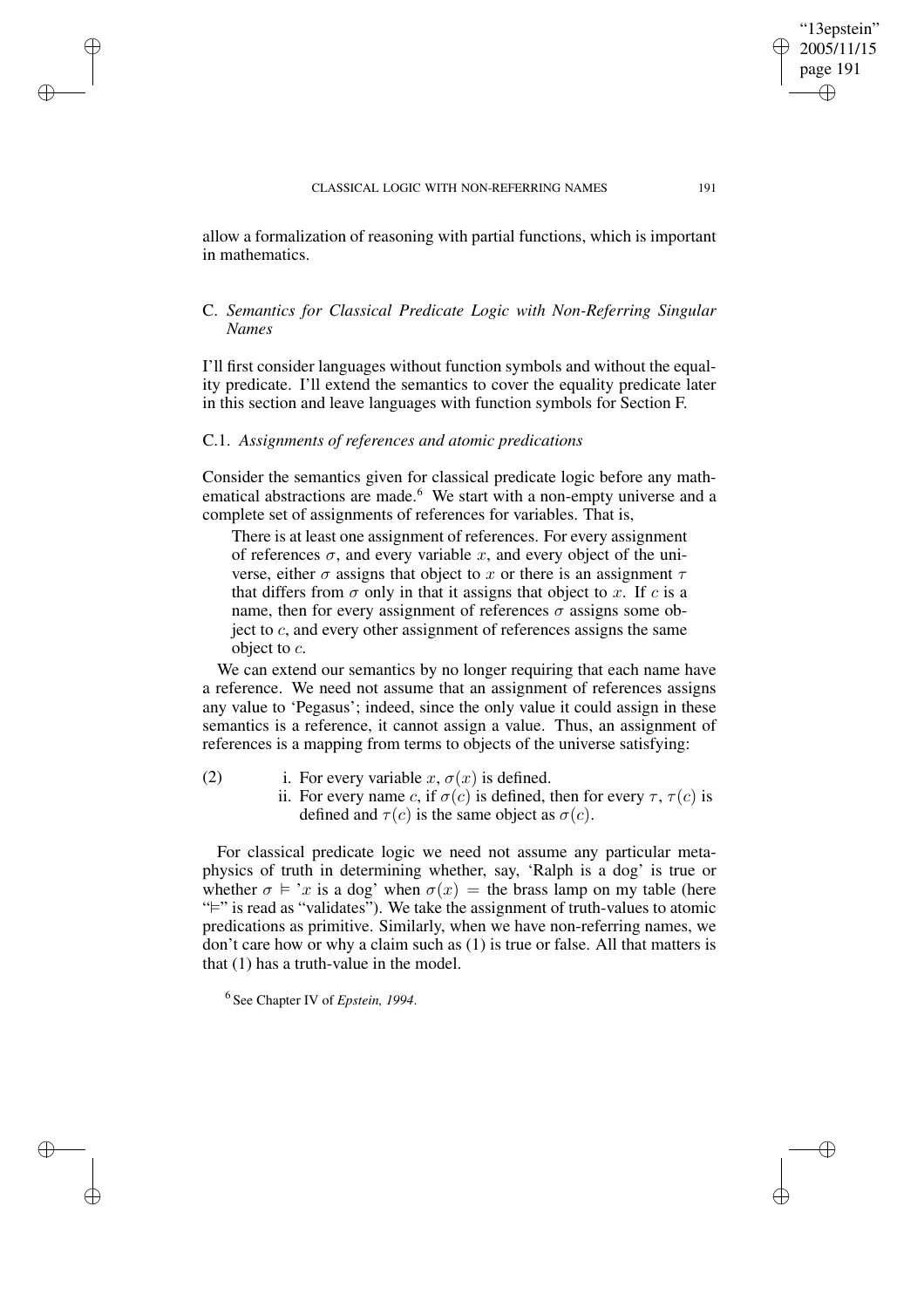"13epstein" 2005/11/15 page 192 ✐ ✐

✐

✐

#### 192 RICHARD L. EPSTEIN

Now consider a binary predication:

(3) Pegasus is bigger than x.

If  $\sigma(x)$  is Fred Kroon, how are we to determine the truth-value of (3)? Just as with (1), (3) is an atomic predication. It does not matter to the logician what truth-value is given to (3), so long as some truth-value is given. Thus, we have:

(4) For every assignment of references  $\sigma$ , whether  $\sigma \models P(t_1, ..., t_n)$  is taken as primitive.

Here  $t_1, ..., t_n$  stand for any terms of the language.

This allows for the widest possible application of our logic, depending on how truth-values are assigned. It does not allow us to model the view that (1) has no truth-value; but that view is more naturally modeled within a many-valued logic than classical predicate logic.<sup>7</sup>

We need to make a restriction on (4). In classical predicate logic we assume that all predicates in our language are extensional: How we refer to an object in a predication does not matter for the truth-value of that predication. Given further semantic values, we could reason with non-extensional predicates and drop that requirement. But with the only semantic values available being truth-values and references, we are stuck with the assumption that predicates are extensional. We formulate a *condition on consistency and extensionality of predications* by modifying the one we that is (usually implicitly) adopted for classical predicate logic, noting that for any closed terms  $t$ and u, all we can take into account is whether  $\sigma(t) = \tau(u)$  or whether t is  $u$ .<sup>8</sup>

(5) For all atomic wffs  $Q(t_1, ..., t_n)$  and  $Q(u_1, ..., u_n)$  and assignments  $\sigma$  and  $\tau$ , if for each  $i \leq n$ , either  $\sigma(t_i)$  is the same object as  $\tau(u_i)$  or  $\tau_i$  is a closed term and  $t_i$  is  $u_i$ , then

$$
\sigma \vDash Q(t_1, ..., t_n) \text{ iff } \tau \vDash Q(u_1, ..., u_n).
$$

✐

✐

✐

 $<sup>7</sup>$  Some logicians think that using supervaluations makes a no-truth-value approach com-</sup> patible with the semantics of classical logic, as described in *Bencivenga, 1986.*

<sup>8</sup> See *Epstein, 1994*, pp. 72–73, for the usual assumption.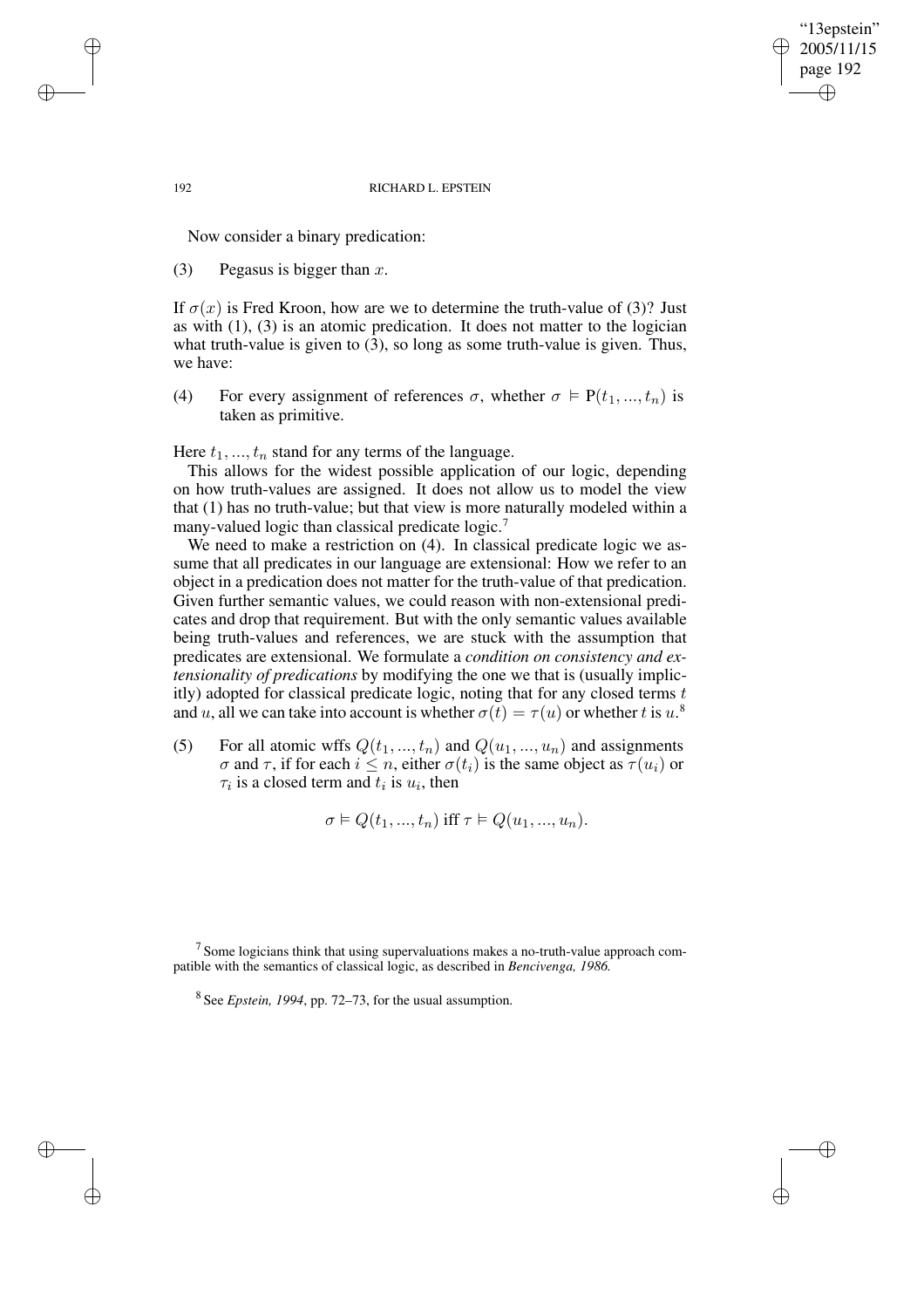#### CLASSICAL LOGIC WITH NON-REFERRING NAMES 193

### C.2. *The quantifiers*

✐

✐

✐

✐

The interpretations I'll present here are what I consider the most reasonable in the context of giving the usual semantics for predicate logics. $9$  Using these we'll see in Section E that we can model many other views of how to interpret the quantifiers.

## C.2.1. *The universal quantifier*

For the universal quantifier we only have to note that an assignment of references does not take into account names that do not refer. Letting c range over names in the language, we have the *evaluation of the universal quantifier*:

(6)  $\sigma \models \forall x \text{ A iff }$  both

- i. For every assignment of references  $\tau$  that differs from  $\sigma$  at most in what it assigns as reference to  $x, \tau \models A(x)$ .
- ii. For every name symbol  $c, \sigma \models A(c)$ .

Clause (ii) adds nothing when  $c$  refers; it is non-redundant only for nonreferring names. Hence (6) *gives the same evaluation as used for models in which all names refer*. We are only making explicit a distinction between variables and names that was not needed when all names refer.

#### C.2.2. *The existential quantifier*

Suppose we take (1) to be true. Do we then conclude the following is true?

(7)  $\exists x (x \text{ is a winged horse})$ 

Opinion divides. Some say (7) is true *because* (1) is true. There is something of which ' $x$  is a winged horse' is true, but not an "existent" thing. Others say (7) is false, because whatever role 'Pegasus' plays in our language, it is not a referring name, so it does not pick out something that exists.<sup>10</sup>

In the usual semantics for predicate logics, '∃' is taken to mean 'there exists', and that is considered univocal. If we talk about different kinds of existence, then we should consider how atoms exist as different from dogs,

 $10$  This view is usually modeled by assuming a second universe of non-existent objects. See, for example, *Bencivenga, 1986* and *Lambert, 1991*.

"13epstein" 2005/11/15 page 193

✐

✐

✐

<sup>9</sup> Compare Chapter IV of *Epstein, 1994*.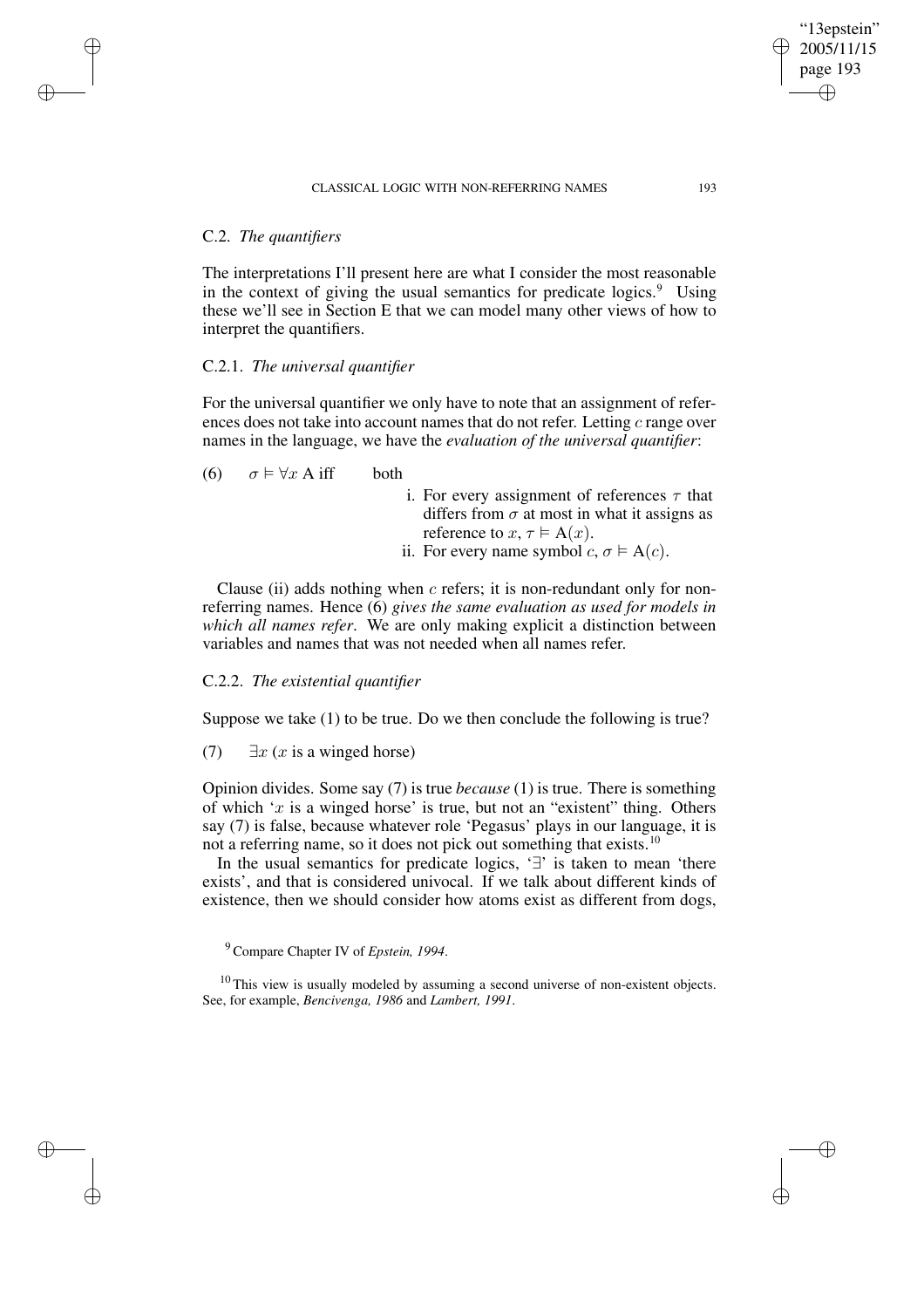"13epstein" 2005/11/15 page 194 ✐ ✐

✐

✐

#### 194 RICHARD L. EPSTEIN

numbers as different from tables. We don't do that in establishing the foundations of predicate logic, though we can model such views within predicate logic by using predicates, such as '– is an abstract thing' or '– is a sensible object larger than 5 cm in diameter'.

So let's continue to take '∃' to mean 'exists' in only one sense, which can be qualified, but doesn't also cover 'not exists'. Hence, (7) should come out false if the predicate 'winged horse' is not true of any thing, even if (1) is classified as true for whatever reason. So the evaluation of the existential quantifier will be the usual one:

 $\sigma \models \exists x A(x)$  iff for some  $\tau$  that differs from  $\sigma$  at most in what it assigns  $x, \tau \models A(x)$ 

Thus, existential generalization,  $A(c) \rightarrow \exists x A(x)$ , is no longer valid. And the classical relation between ∀ and ∃ no longer holds, for the following can be false:

(8)  $\neg \forall x \neg (x \text{ is a winged horse}) \rightarrow \exists x (x \text{ is a winged horse})$ 

In a model with universe all living creatures, the antecedent can be true if  $(1)$ is classified as true, while the consequent would be false. We'll see in Section E, though, that we can model within these semantics the view that (8) is true.

# C.3. *Summary of the semantics for languages without equality*

Since we need not alter our evaluations of the propositional connectives, the semantics for classical predicate logic with non-referring names amounts to making only the following changes to the standard semantics for classical predicate logic:

We allow for non-referring names, with assignments of references as at (2).

We adopt a condition on consistency and extensionality of predications  $(5)$ .

We modify the evaluation of the universal quantifier as at  $(6)$ .

*We are only drawing distinctions we previously ignored*: These semantics when used in a model in which only names refer give the same evaluation of wffs as the usual semantics. $11$ 

<sup>11</sup> So far as I can tell, these semantics are not equivalent to any others proposed as a free logic; compare *Bencivenga, 1986* and *Lambert, 1991*.

✐

✐

✐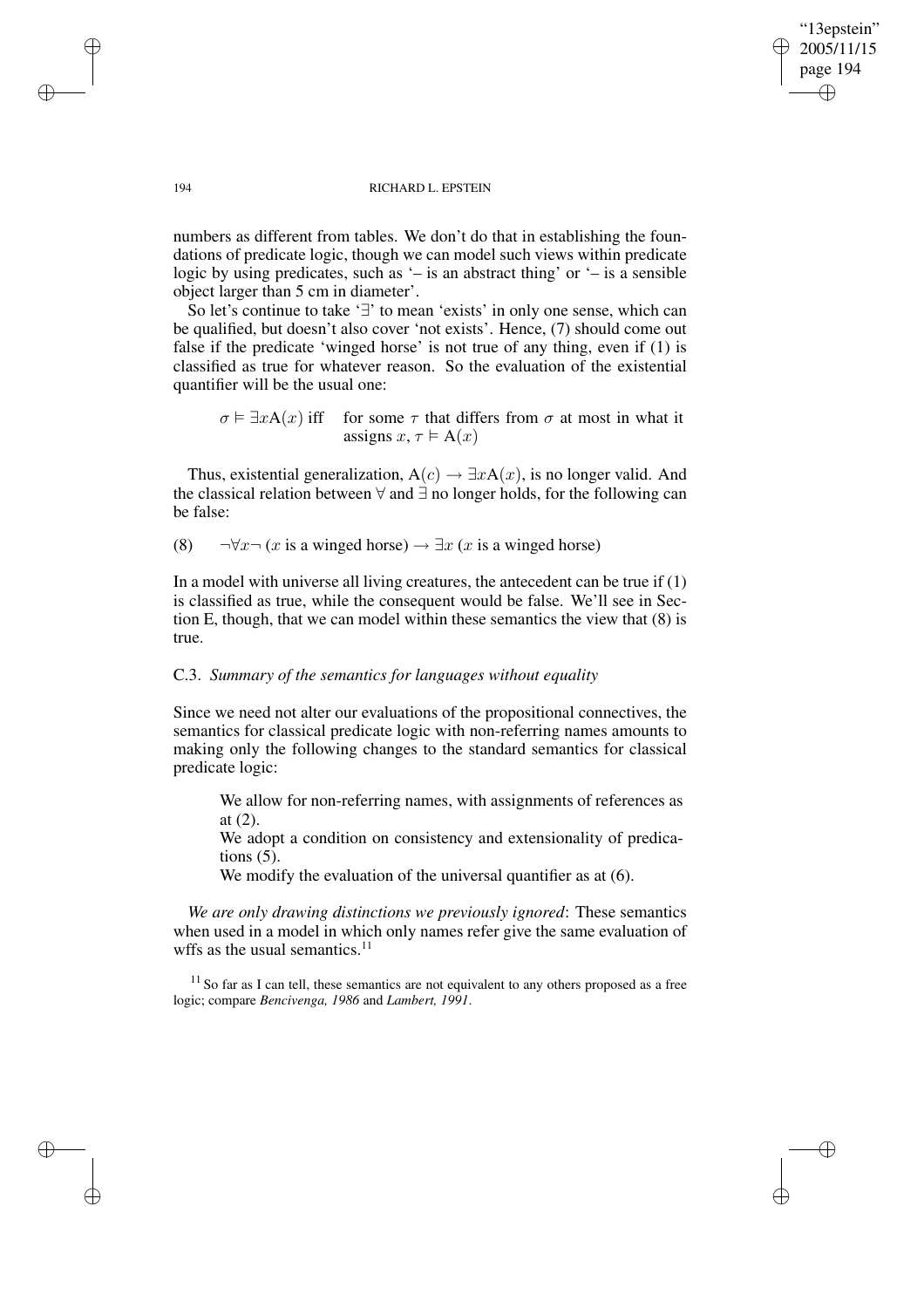# C.4. *Equality*

✐

✐

✐

✐

The equality predicate  $\equiv$  is syncategorematic, a single interpretation for every model, relative to the universe of the model. So we should give an interpretation for it when we use non-referring names that is compatible with the interpretation when all names refer. We shall require that if  $\sigma(t)$  and  $\sigma(u)$ are both defined, then  $\sigma \models t = u$  iff  $\sigma(t)$  is the same object as  $\sigma(u)$ .

Now consider:

 $Pegasus =$  Marilyn Monroe

This can't be true, because 'Pegasus' doesn't refer to any thing, while 'Marilyn Monroe' does. When one side of an equality refers and the other doesn't, the proposition is false. Even taking other semantic values into consideration, two names cannot refer in the same way if one refers to something and the other doesn't. Since for every assignment of references and every variable x,  $\sigma(x)$  does refer to something, we'll also have that  $\sigma \not\vDash c = x$  if c does not refer.

Now consider:

#### $Pegasus =$  the horse beloved by Bellerophon

Both sides of the equality symbol are non-referring names. Any reason we have for saying this equality is true must be beyond the scope of classical predicate logic, for we have no other semantic value than reference to ascribe to names. (In semantics in which referential content is considered, for example, we might argue that this identity is true because the two sides point in the same way, regardless of their not having reference.) So just as with other atomic predications, we take as *primitive* whether  $c = d$  is true when both  $c$  and  $d$  do not refer. But restrictions are needed.

First, consider:

 $Pegasus = Pegasus$ 

Whatever identity means, this must be true: That's just how we use identity. This view can be better defended when other semantic values are ascribed to names, saying, perhaps, that both sides of the equality symbol pick out in the same way, though they pick out nothing. Further, whatever value we give for  $c = d$  we must give to  $d = c$ . And equalities should be transitive, too. We stray as little as possible from classical predicate logic.

There are some, like Russell, who hold that 'Pegasus  $=$  Pegasus' should be false, since 'Pegasus' does not refer. We'll see in Section E how we can model that view within these semantics.

"13epstein" 2005/11/15 page 195

✐

✐

✐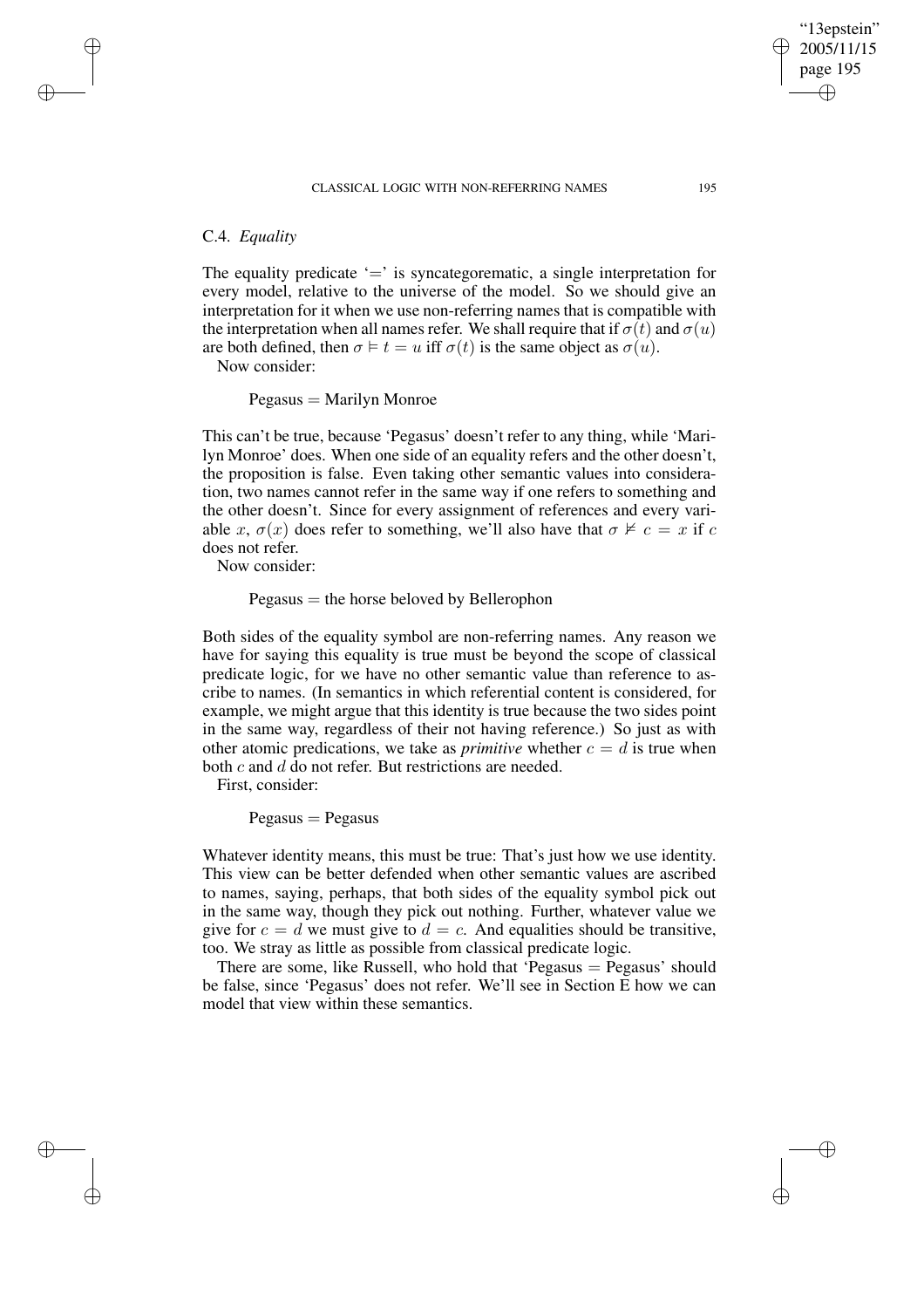### "13epstein" 2005/11/15 page 196 ✐ ✐

✐

✐

#### 196 RICHARD L. EPSTEIN

To summarize, letting  $\sigma$ ,  $\tau$  stand for any assignment of references, t, u, v for any terms and  $c$ ,  $d$  for any names, we have the following.

*Restrictions on the evaluation of the equality predicate*

- (9) i. If both  $\sigma(t)$  and  $\sigma(u)$  are defined, then  $\sigma \models t = u$  iff  $\sigma(t)$  is the same object as  $\sigma(u)$ .
	- ii. If only one of  $\sigma(t)$  and  $\sigma(u)$  is defined, then  $\sigma \not\models t = u$ .
	- iii. If both c and d do not refer, then for every  $\sigma$  and  $\tau$ ,  $\sigma \models c = d$ iff  $\tau \models c = d$ .
	- iv. For all  $t, \sigma \models t = t$ .
	- v. For all t and  $u, \sigma \models t = u$  iff  $\sigma \models u = t$ .
	- vi. For all t, u, and v, if  $\sigma \models t = u$  and  $\sigma \models u = v$ , then  $\sigma \vDash t = v.$

Condition (5) on consistency and extensionality of predications can now be more succinctly stated by taking into account the interpretation of the equality predicate:

(10) For all atomic wffs  $Q(t_1, ..., t_n)$  and  $Q(u_1, ..., u_n)$  and for any assignments  $\sigma$  and  $\tau$ , if for each  $i \leq n$ ,  $\sigma \models t_i = u_i$ , then

 $\sigma \models (Q(t_1, ..., t_n))$  iff  $\tau \models (Q(u_1, ..., u_n)).$ 

Thus, the semantics for languages with the equality predicate require only (9) and (10) in addition to the previous semantics.

This completes the description of the semantics for classical predicate logic with identity and non-referring names.

In *Epstein, 2005* I present a mathematical abstraction of these semantics in which each predicate in a model is identified with its extension, which is taken to be a set, and the truth of atomic predications is determined by whether an element or sequence of elements of the universe is an element of that set.

## D. *An Axiomatization*

I present here an axiomatization of *classical predicate logic with equality and non-referring names* for the language;

$$
L(\neg, \to, \forall, \exists, =, P_0, P_1, ..., c_0, c_1, ...).
$$

✐

✐

✐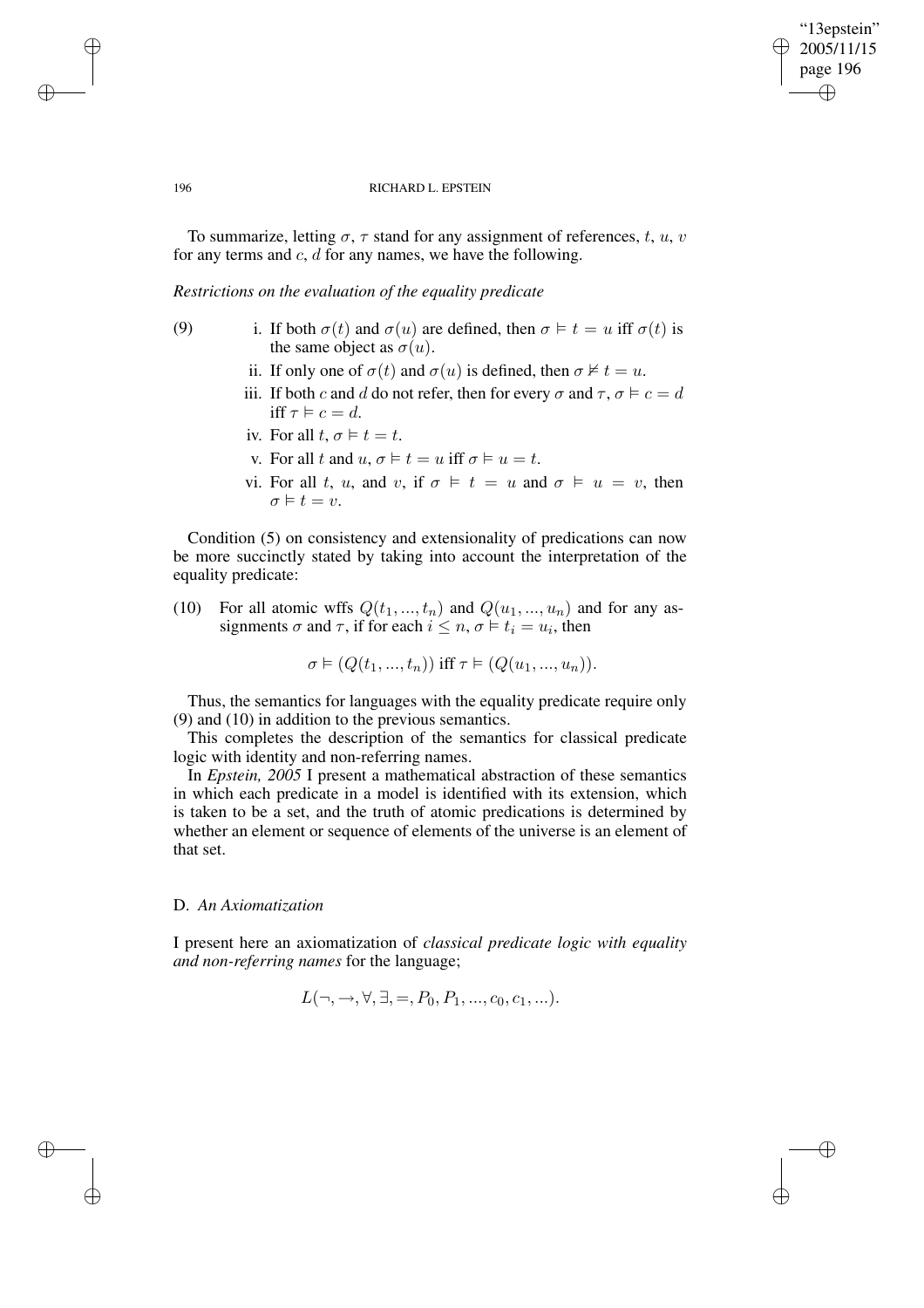The axiomatization has to yield a collection of theorems of classical predicate logic, since every model of classical predicate logic with only referring names is a model here, too. Hence, every theorem (consequence) of classical predicate logic with non-referring names must also be a theorem (consequence) of classical predicate logic.

## *Propositional Axioms*

✐

✐

✐

✐

The axiom schema of PC in  $L(\neg, \rightarrow)$ , where A, B, C are replaced by predicate logic wffs and the universal closure is taken:

$$
\forall ... \neg A \rightarrow (A \rightarrow B)
$$
  
\n
$$
\forall ... B \rightarrow (A \rightarrow B)
$$
  
\n
$$
\forall ... (A \rightarrow B) \rightarrow ((\neg A \rightarrow B) \rightarrow B)
$$
  
\n
$$
\forall ... (A \rightarrow (B \rightarrow C)) \rightarrow ((A \rightarrow B) \rightarrow (A \rightarrow C))
$$

*Axioms governing* ∀

| $\forall$ ( $\forall x(A \rightarrow B) \rightarrow (\forall xA \rightarrow \forall xB)$ )                       | distribution of $\forall$         |
|------------------------------------------------------------------------------------------------------------------|-----------------------------------|
| $\forall$ $(\forall x \forall y A \rightarrow \forall y \forall x A)$                                            | <i>commutativity of</i> $\forall$ |
| When $x$ is not free in A,<br>$\forall$ ( $\forall xA \rightarrow A$ )<br>$\forall$ $(A \rightarrow \forall xA)$ | superfluous quantification        |
| When term $t$ is free for $x$ in A,<br>$\forall$ $(\forall x A(x) \rightarrow A(t/x))$                           | universal instantiation           |

*Axioms governing the relation between* ∀ *and* ∃

$$
\forall ... (\exists x A \rightarrow \neg \forall x \neg A)
$$
  

$$
\forall ... (\forall x A(x) \rightarrow \exists x A(x))
$$
 all implies exists

*Axioms for Equality*

 $\forall x(x=x)$ 

For every  $n$ -ary atomic predicate P,  $\forall ... (\mathcal{N}_i (t_i = u_i) \rightarrow (P(t_1, ..., t_n) \rightarrow P(u_1, ..., u_n))$ 

"13epstein"  $\geq 2005/11/15$ page 197

✐

 $\bigoplus$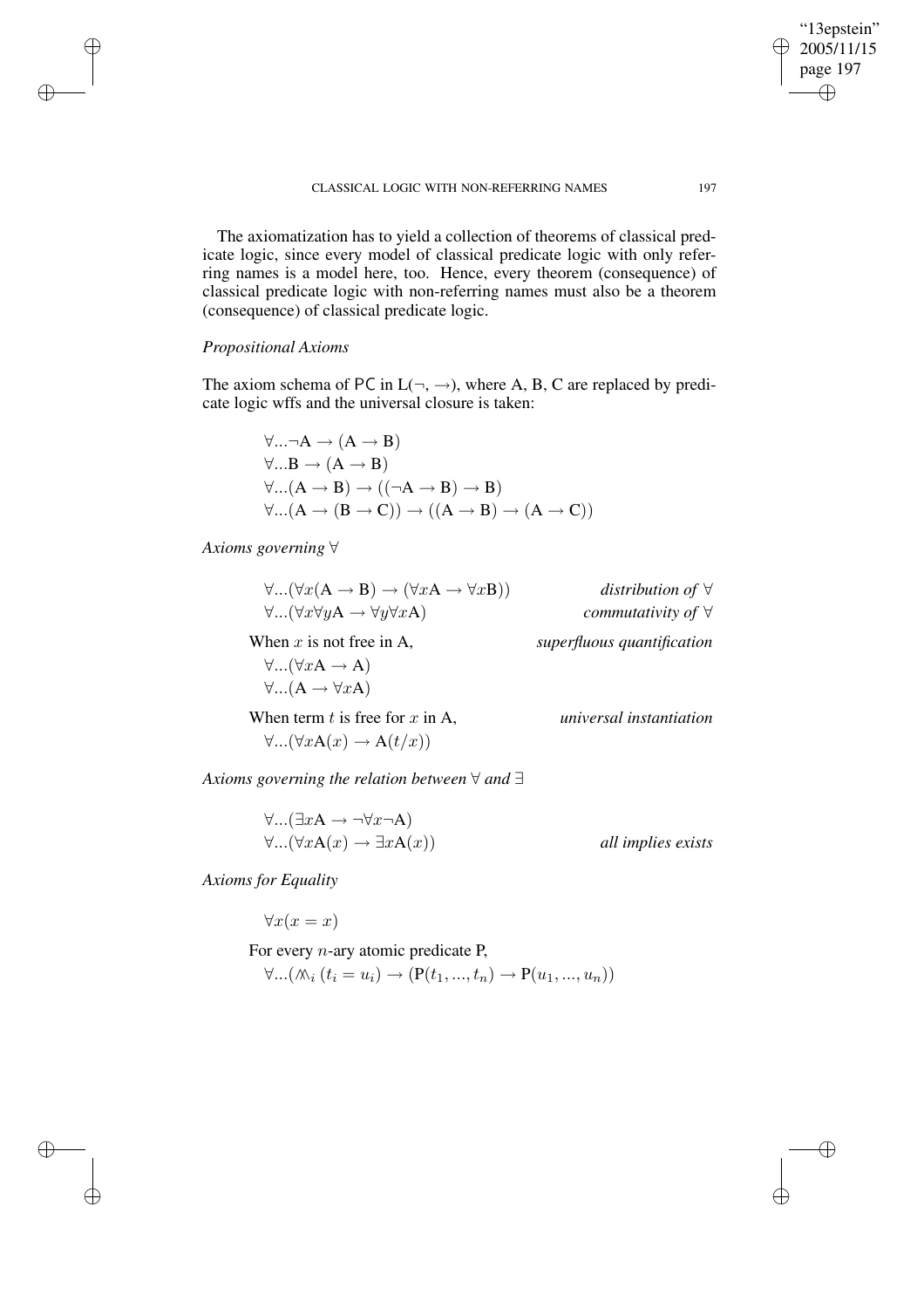✐

✐

#### 198 RICHARD L. EPSTEIN

*Axioms for non-referring names*

 $\forall$ ...( $\forall y(\exists x(x=y) \rightarrow \neg B(y/x)) \rightarrow \neg \exists x B(x))$  $\forall$ ...((A(t/x) ∧ ∃x(x = t)) → ∃xA(x)) *existential generalization for referring names* When x is not free in A, *superfluous quantification*  $\forall$ ...( $\exists x A \rightarrow A$ )  $\forall$ ... $(A \rightarrow \exists x A)$ 

*Rule modus ponens* A,A→B B where A and B are closed formulas

In *Epstein, 2005* I compare this axiomatization to one for classical predicate logic when all names are required to refer and establish the following, modifying the usual Henkin-style completeness proof for the case when all names refer.

*Theorem* In  $L(\neg, \rightarrow, \forall, \exists, =, P_0, P_1, ..., c_0, c_1, ...)$  with non-referring names:

- *a*. Every consistent collection of closed wffsin L has a countable model.
- *b*. For any collection of closed wffs  $\Sigma$  in L,  $\Sigma$  is a complete and consistent theory iff there is a countable model M such that  $\Sigma = \text{Th}(\mathcal{M})$ .
- *c*. For any model  $M$  of L, there is a countable model  $M*$  such that  $\text{Th}(\mathcal{M}) = \text{Th}(\mathcal{M}^*)$ .
- *d*. *Strong completeness* For any collection of closed wffs Γ and closed wff  $A, \Gamma \vdash A$  iff  $\Gamma \vDash A$ .
- *e*. *Compactness* For any collection of closed wffs Γ, Γ has a model iff every finite subset of  $\Gamma$  has a model.

#### E. *Examples of Formalization*

1. Pegasus is a winged horse. *Therefore*, something is a winged horse.

*Analysis* On the usual interpretation of the ordinary English in our models, the formalization of the example is:

✐

✐

✐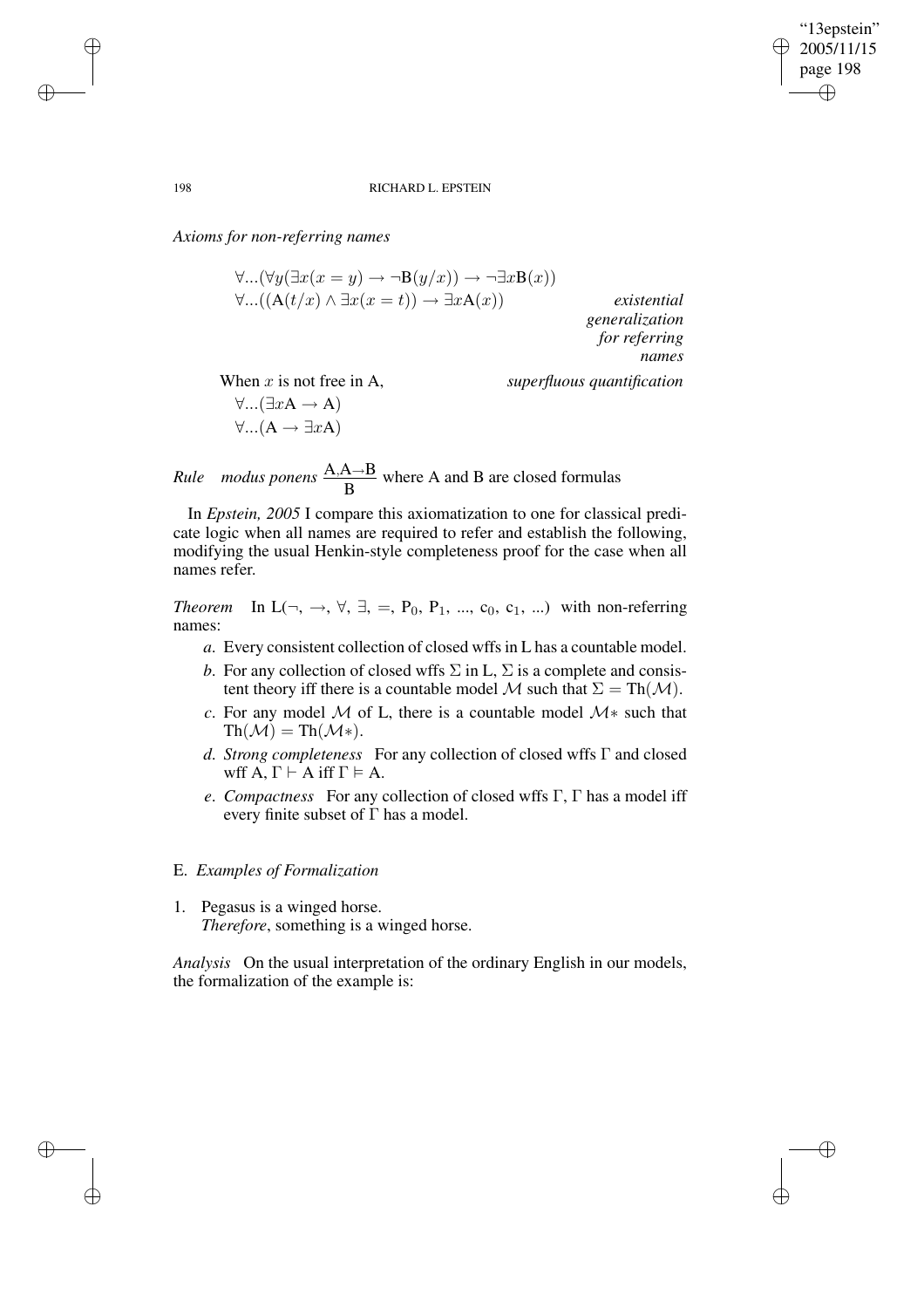#### CLASSICAL LOGIC WITH NON-REFERRING NAMES 199

Pegasus is a winged horse.

✐

✐

✐

✐

 $\exists x \ (x \text{ is a winged horse})$ 

The inference is invalid: In any model in which 'Pegasus' does not refer, the conclusion is false even if the antecedent is true. Existential generalization fails.

There are some, though, who say Example 1 is valid. This seems to me a remnant of the idea that the use of any name entails existence of a referent, which is what we set out to deny. There simply are no winged horses.

That view, though, becomes more respectable if we argue that there is a difference between 'there exists' and 'there is' (or 'something'). The former requires existence, and it is that which we have modeled with '∃' in our system. But the latter does not. That is, the following is invalid:

Pegasus is a winged horse. *Therefore*, there exists a winged horse.

But Example 1 and the following are valid:

Pegasus is a winged horse. *Therefore*, there is a winged horse.

We can define within our system a *generous existence quantifier* to model that view of 'there is':

 $\exists_{\mathbf{G}} x \mathbf{A}(x) \equiv_{\mathbf{Def}} \neg \forall x \neg \mathbf{A}(x)$ 

Then the following is valid:

Pegasus is a winged horse.  $\exists_{\mathbf{G}} x$  (*x* is a winged horse)

When  $x$  is the single variable free in A and  $c$  is a name, the following is valid:

 $A(c/x) \vDash \exists_G x A(x)$ 

2. Everything that is a horse is a mammal. Pegasus is a horse. *Therefore*, Pegasus is a mammal.

"13epstein" 2005/11/15 page 199

✐

✐

✐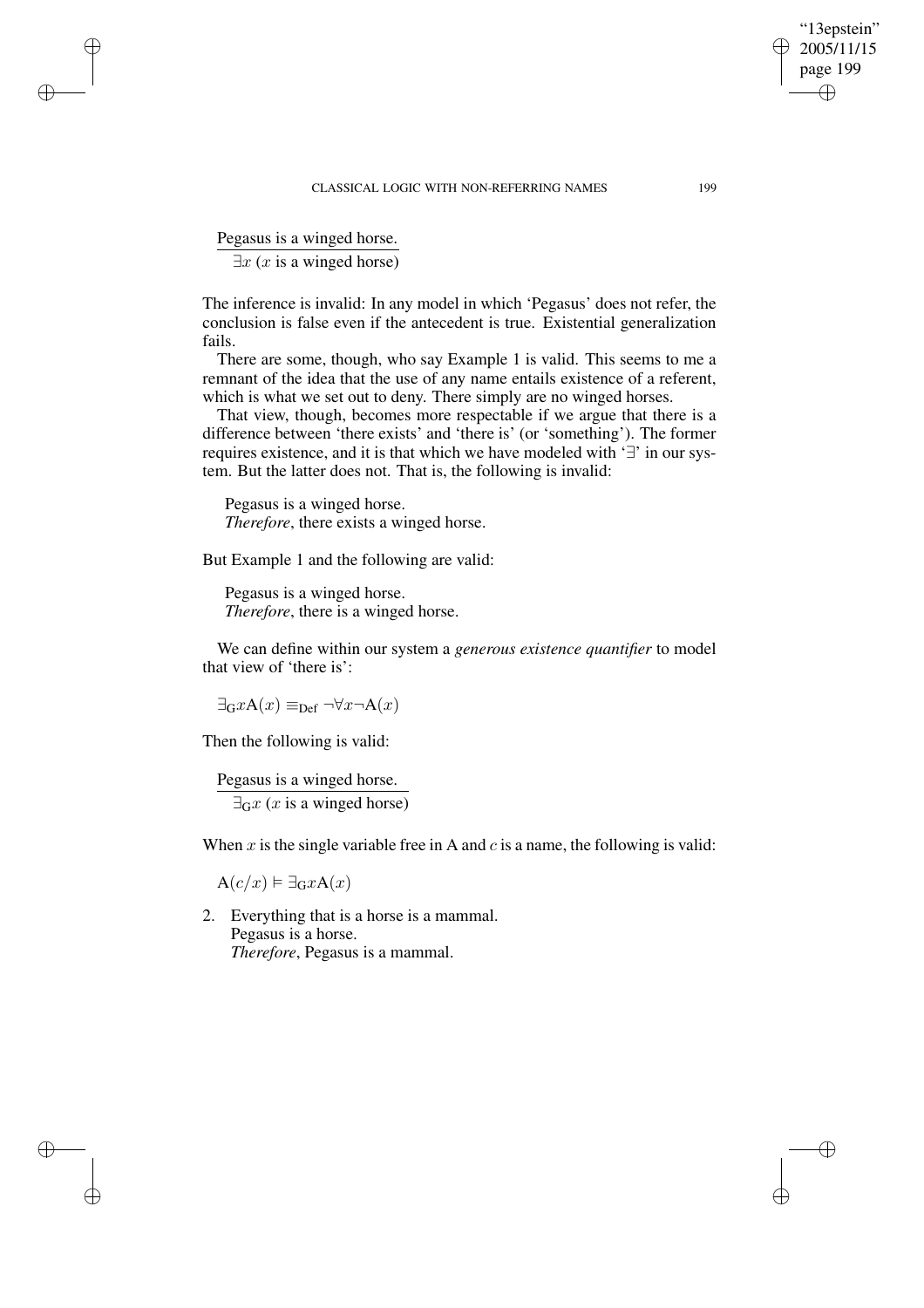"13epstein" 2005/11/15 page 200 ✐ ✐

✐

✐

#### 200 RICHARD L. EPSTEIN

*Analysis* On the usual interpretation of the ordinary English, the formalization of Example 2 is:

 $\forall x$  (x is a horse  $\rightarrow x$  is a mammal)

Pegasus is a horse.

Pegasus is a mammal.

This is valid: It follows from universal instantiation and *modus ponens*.

Some say the example is not valid. We could have a model in which the universe is all animals that have ever lived, and then the premises are true even though 'Pegasus' does not refer, while the conclusion is false. On this view, 'everything' is interpreted as meaning 'Every existing thing': 'all' includes 'and there exists'. That is the interpretation of 'all' which is rejected in standard classical logic formalizations: 'All cats that are dogs are loyal' is counted as true. Mathematicians use 'all' without including 'and there exists'.

Nonetheless, we can model the view that 'all' includes 'and there exists' within this system by defining a *restricted universal quantifier*:

 $\forall_{\mathbf{R}} x \mathbf{A}(x) \equiv_{\text{Def}} \neg \exists x \neg \mathbf{A}(x)$ 

Then we would formalize Example 2 as:

 $\forall_{\mathbb{R}} x$  (x is a horse  $\rightarrow x$  is a mammal) Pegasus is a horse. Pegasus is a mammal.

This is invalid: the premises are true in the model described above, but the conclusion is false. Instantiation fails for the restricted universal quantifier.

3. Everything that is loved by Bellerophon is a winged horse. Pegasus is loved by Bellerophon. *Therefore*, something that is loved by Bellerophon is a winged horse.

*Analysis* On our interpretation of the ordinary English in our models, the formalization of Example 3 is:

 $\forall x$  (x is loved by Bellerophon  $\rightarrow x$  is a winged horse) Pegasus is loved by Bellerophon.

 $\exists x (x \text{ is loved by Bellerophon} \land x \text{ is a winged horse})$ 

✐

✐

✐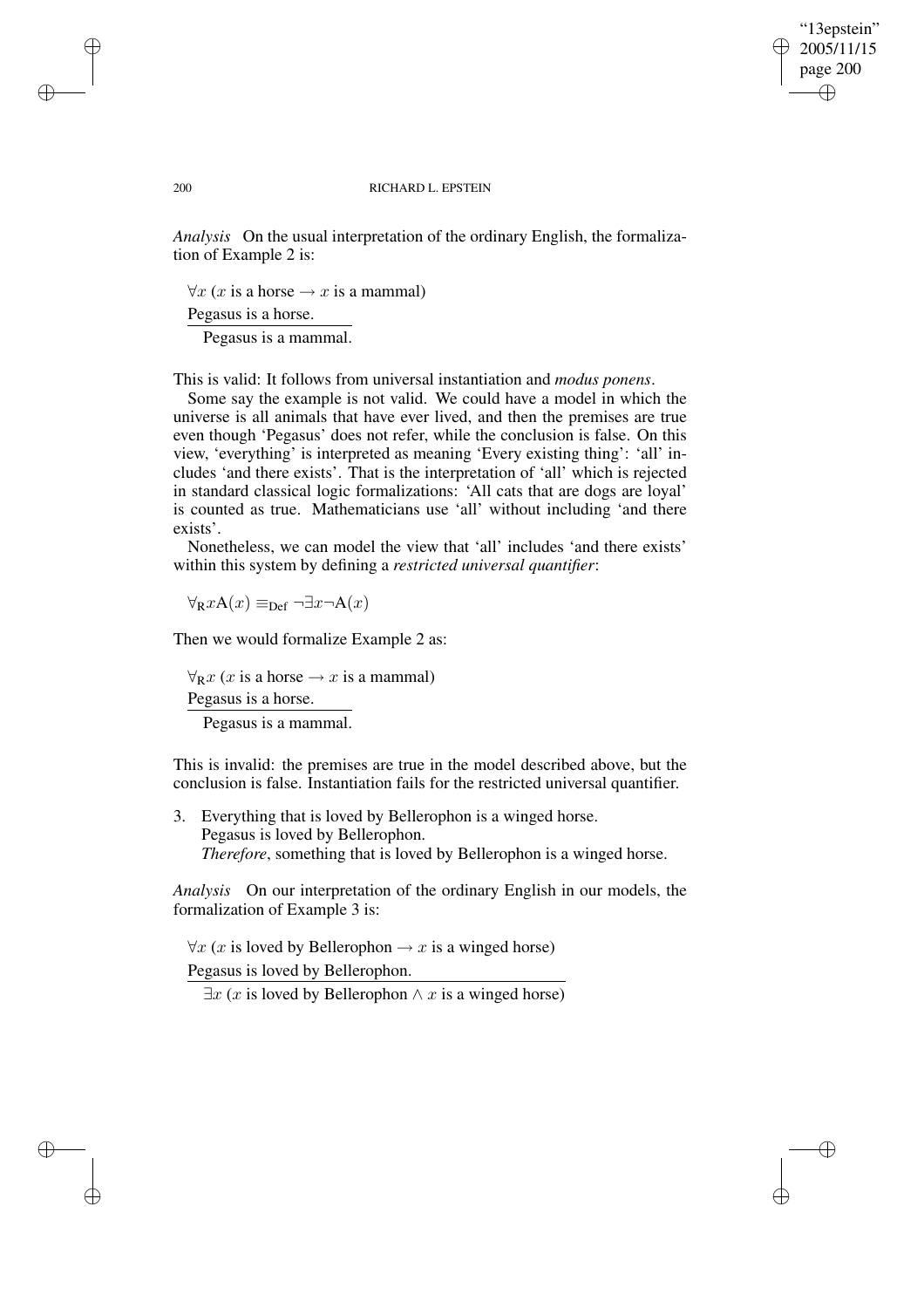This is invalid: the conclusion could be false in a model if there are no winged horses, yet the premises could be true.

However, we can use the other ways to interpret the quantifiers described in the last two examples to formalize this example:

| $\forall x$ (x is loved by Bellerophon $\rightarrow x$ is a winged horse)              | valid |
|----------------------------------------------------------------------------------------|-------|
| Pegasus is loved by Bellerophon.                                                       |       |
| $\exists_{\mathbf{G}} x$ (x is loved by Bellerophon $\wedge x$ is a winged horse)      |       |
| $\forall_{\mathbf{R}} x$ (x is loved by Bellerophon $\rightarrow x$ is a winged horse) | valid |
| Pegasus is loved by Bellerophon.                                                       |       |
| $\exists x$ (x is loved by Bellerophon $\wedge x$ is a winged horse)                   |       |
| $\forall_{\mathbf{R}} x$ (x is loved by Bellerophon $\rightarrow x$ is a winged horse) | valid |
| Pegasus is loved by Bellerophon.                                                       |       |
| $\exists_{\mathbf{G}} x$ (x is loved by Bellerophon $\wedge x$ is a winged horse)      |       |

### 4. Pegasus is Pegasus.

✐

✐

✐

✐

*Analysis* On our interpretation of the ordinary English, this is formalized as Pegasus = Pegasus. In all our models this is true: It's an instance of identity,  $\forall x(x=x)$ , which is valid.

Some say the example is false because Pegasus does not exist.<sup>12</sup> We can model that view by defining a *restricted equality*:

 $x =_{\text{R}} x \equiv_{\text{Def}} \exists y (y = x \land x = x)$ where  $y$  is the least variable different from  $x$ 

Then  $\forall x (x =_{\mathbb{R}} x)$  will fail in any model in which there is a non-referring name. We can have 'Pegasus = Pegasus' is true, but 'Pegasus =  $_R$  Pegasus' is false.

Similarly, given any predicate  $A(x)$  with the single variable x free, we can define the *restriction of the predicate* A to be:

 $A_{\mathbb{R}}(x) \equiv_{\text{Def}} \exists y (y = x \land A(x))$ where y is the least variable that does not appear in  $A(x)$ 

Then  $A_R(c/x)$  is false for any name c that does not refer.

<sup>12</sup> See the discussion in Chapter V.B of *Epstein, 1994*.

"13epstein" 2005/11/15 page 201

✐

✐

✐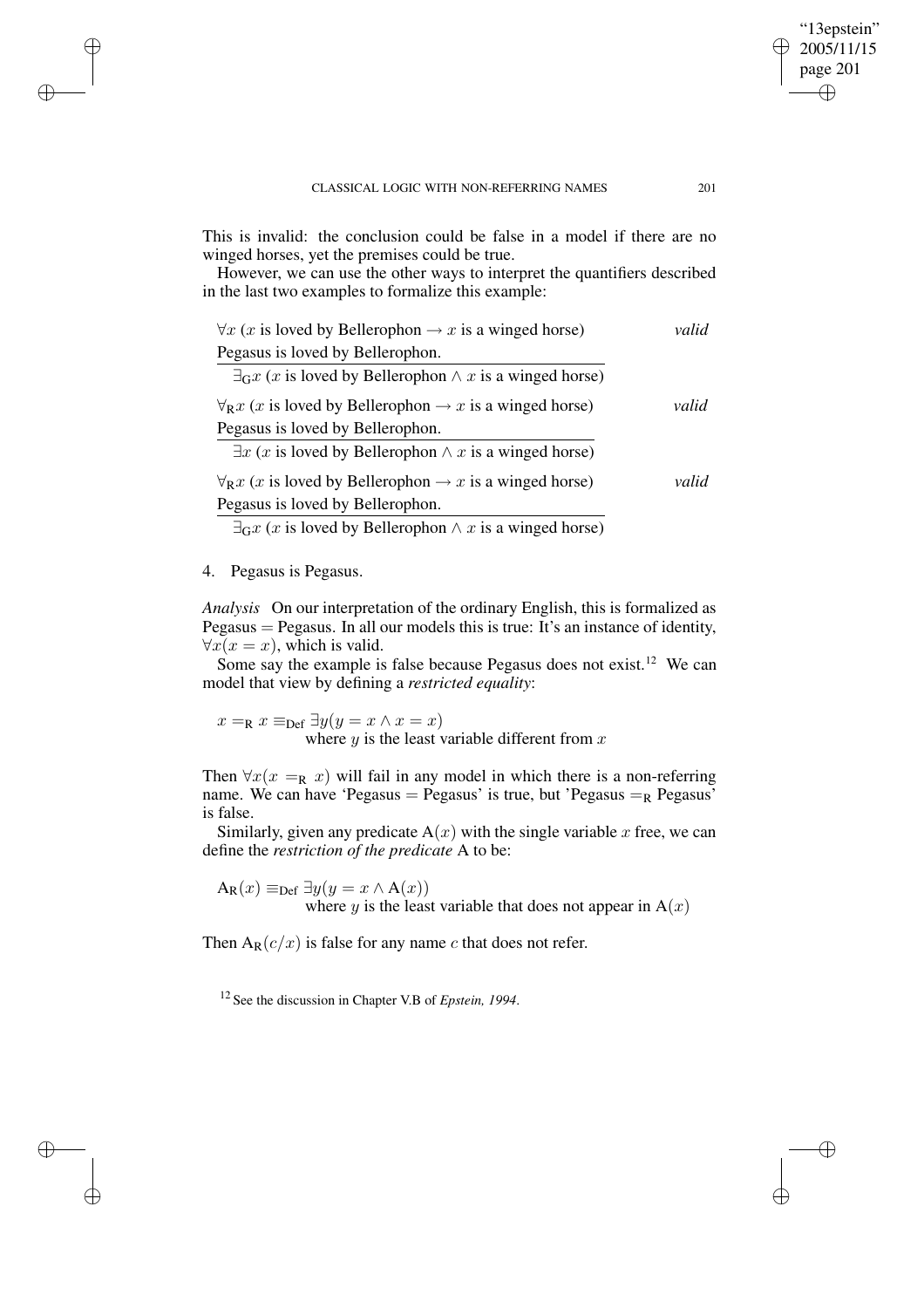#### 202 RICHARD L. EPSTEIN

"13epstein" 2005/11/15 page 202

✐

✐

✐

✐

# F. *Classical Predicate Logic with Names for Partial Functions*

## F.1. *Partial functions in mathematics*

Mathematicians regularly use function names to create terms that name nothing. Such function names are meant to stand for partial functions, or as mathematicians say, functions whose domain is not the entire universe. For example, the name 'tan' stands for the tangent function in studies of the real numbers, and 'tan( $\pi/2$ )' has no reference, nor does 'tan(x)' when x stands for  $-3\pi/2$ . The name ' $-$ ' is used for the subtraction function on natural numbers, and  $5 - 7$ ' stands for no natural number.

Mathematicians try to avoid using compound names that do not refer by saying a function such as tangent is defined only for numbers other than  $m\pi + n\pi/2$  for m any integer and n an odd integer; an expression such as 'tan( $\pi/2$ )' is not a legitimate term. But to follow that line in our formalizations creates a serious problem. It is not trivial to determine for what values  $\cot(\tan(\sqrt{x} + \sin(y + \pi/3) + \cot(z))$  is defined. If to decide whether a concatenation of symbols of the formal language is a term we have to be able to decide an existence question, then the semantics become thoroughly enmeshed with the formation rules of the language. We would not be able to give an inductive definition of the formal language.

In this section I'll present a formal system for reasoning about partial functions in which compound terms need not refer.

## F.2. *Semantics for partial functions*

The semantics for languages with names for partial functions is a modification of the semantics for languages with non-referring singular names.<sup>13</sup> Assignments of references are partial functions from terms to elements of the universe that satisfy:

- (11) i. For every variable x,  $\sigma(x)$  is defined.
	- ii. For every closed term u, if  $\sigma(u)$  is defined, then for every  $\tau$ ,  $\tau(u)$  is defined and  $\tau(u)$  is the same object as  $\sigma(u)$ .
	- iii. For every term  $t$  and every function name  $f$  in the language, if  $\sigma(t)$  is not defined, then for every sequence of terms  $t_1, ..., t_n, ..., t_n, \sigma(f(t_1, ..., t_n, ..., t_n))$  is not defined.

<sup>13</sup> See Chapter IX.E of *Epstein, 1994* for a survey of ways that have been proposed to reason using descriptive phrases such as 'the wife of –' as partial functions.

✐

✐

✐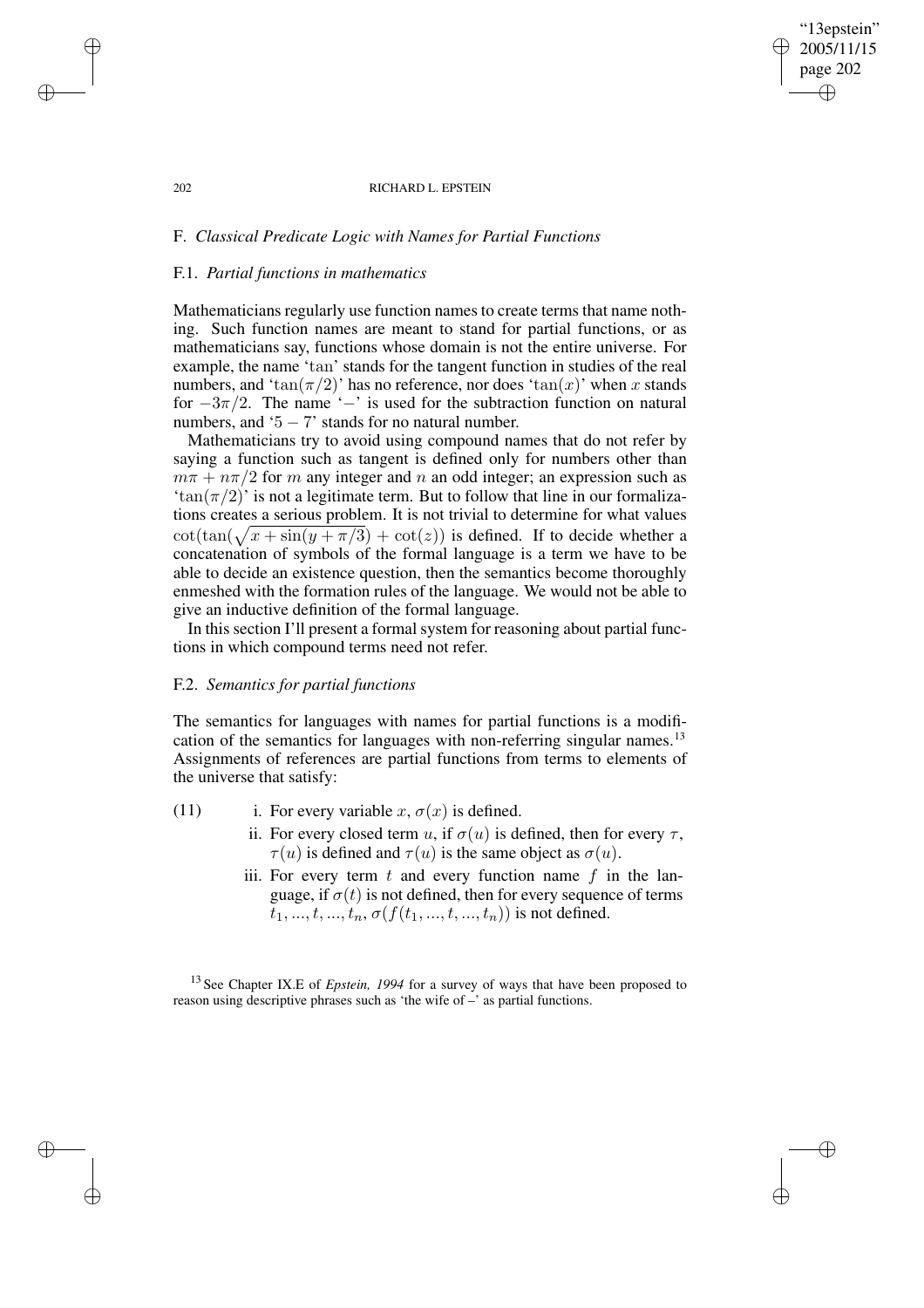Condition (iii) reflects the usual practice that, for example,  $sin(tan(\pi/2))$ is undefined because  $tan(\pi/2)$  is undefined.

The condition on the consistency and extensionality of predications (10) remainsthe same, since it was previously framed for any non-referring terms. But now we add a similar condition that *functions are extensional*:

(12) For all terms  $f(t_1, ..., t_n)$  and  $f(u_1, ..., u_n)$  and for any assignment  $\sigma$ , if for each  $i \le n, \sigma \vDash t_i = u_i$ , then  $\sigma \vDash f(t_1, ..., t_n) = f(u_1, ..., u_n)$ .

However, we need something more:

✐

✐

✐

✐

(13) Assignments of references that agree on all the variables in two terms agree on on those terms.

This seems an essential part of what we mean by saying that applications of functions are extensional. Yet the restrictions (9) on the equality predicate plus (12) do not give us (13), for we could have a model satisfying both (9) and (12) in which c and d do not refer,  $\sigma(x)$  is the same object as  $\tau(x)$ , yet  $\sigma \models f(x, c) = d$  while  $\tau \not\vDash f(x, c) = d$ . So we modify the restriction on the evaluation of the equality predicate (9) to read:

 $(14)$   $(9.i-vi)$  except that (iii) is replaced by:

iii<sub>functions</sub>. If for every variable x that appears in t or  $u, \sigma(x)$  is the same object as  $\tau(x)$ , then  $\sigma \models t = u$  iff  $\tau \models t = u$ .

The only other modification is to (6) to obtain the *evaluation of universal quantifiers for languages with non-referring names and partial functions*:

- (15)  $\sigma \models \forall x \text{ A iff } i$ . For every assignment of references  $\tau$  that differs from  $\sigma$  at most in what it assigns as reference to  $x, \tau \models A(x)$ . and
	- ii. For every  $\tau$  and every term t free for x in A,  $\tau \models$  $A(t/x)$ .

Clause (ii) requires that we survey not only all elements of the universe as we did when names refer, but all terms, too, along with all assignments to those. We are only drawing distinctions that we previously ignored. Except for allowing non-referring names and partial functions in our language, *there is nothing new in our semantics for classical predicate logic with non-referring names and partial functions*.

"13epstein" 2005/11/15 page 203

✐

✐

✐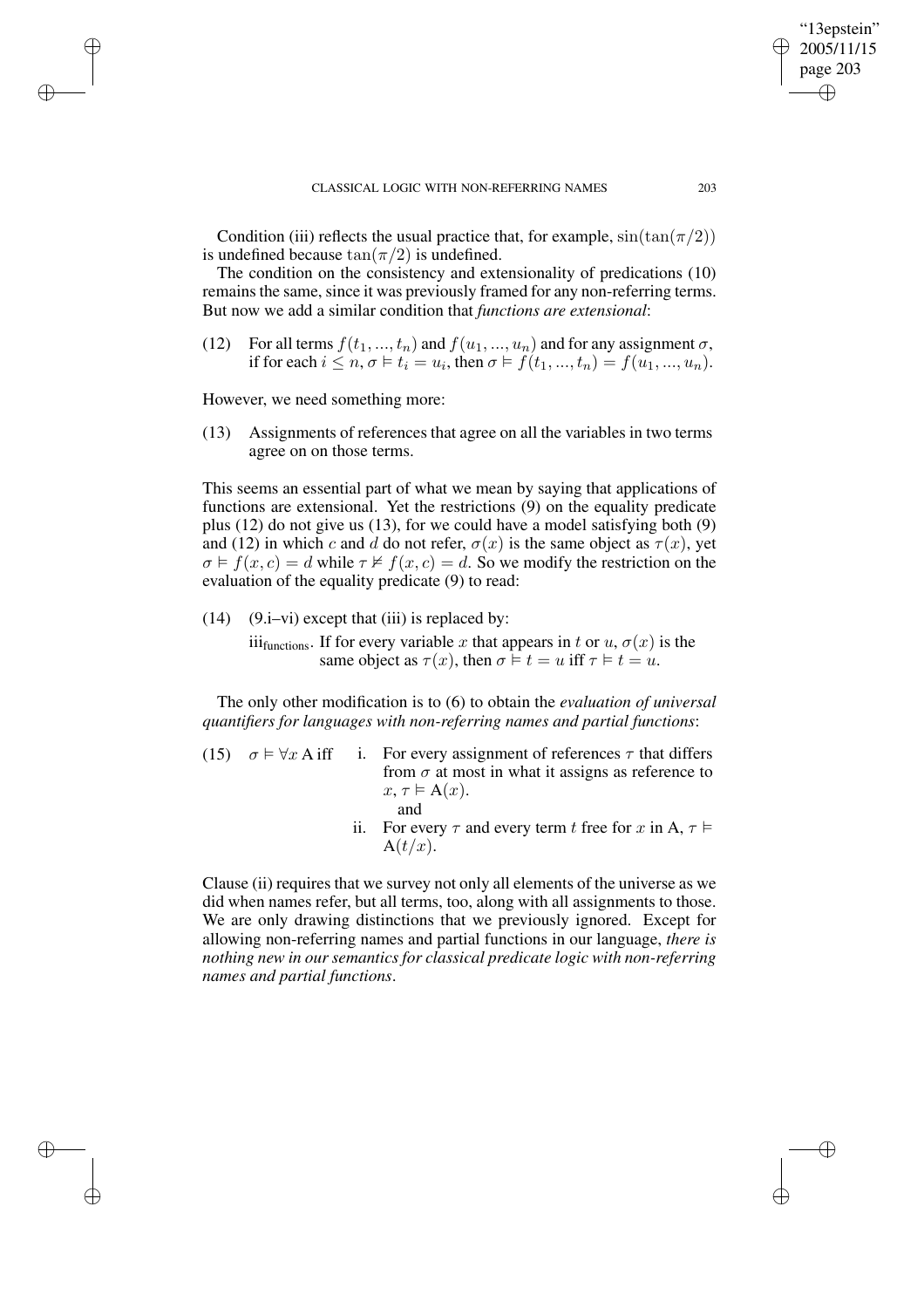#### 204 RICHARD L. EPSTEIN

"13epstein" 2005/11/15 page 204

✐

✐

✐

✐

## F.3. *Examples*

*a*.

The extended real number system consists of the real number system to which two symbols,  $+\infty$  and  $-\infty$  have been adjoined, with the following properties:

(a) If x is real, then  $-\infty < x < +\infty$ , and  $x + \infty = +\infty, x - \infty = -\infty, ...$ *Rudin*, 1964

We can consider a *complex number* as having the form  $a + bi$  where a and b are real numbers and i, which is called the *imaginary unit*, has the property that  $i^2 = -1$ . ...

In performing operations with complex numbers we can proceed as in the algebra of real numbers, replacing  $i^2$  by  $-1$  when it occurs.

1. Addition 
$$
(a+bi)+(c+di) = a+bi+c+di = (a+c)+(b+d)i
$$
  
Spiegel, 1964

Mathematicians often aren't clear whether they're using symbols such as '∞' and 'i' as names of things that exist or as nonreferring names, simply giving the rules for which atomic predications using them are true and which are false.

The main reason for introducing the symbols '+ $\infty$ ' and ' $-\infty$ ', however, is to have values for functions that would otherwise be undefined. For example,  $\tan(\pi/2) = \infty$  and  $\tan(3\pi/2) = -\infty$ . If we read the new symbols as nonreferring names, we can model such reasoning with the semantics above. We can model reasoning with expressions such as  $tan(\pi/2) = tan(\pi + \pi/2)$ ' and 'tan( $\pi/2$ )  $\neq$  tan( $3\pi/2$ )'.

*b*. In recursive function theory, mathematicians use a notion of equality for non-referring terms:

> $f(x) \simeq q(x) \equiv f(x)$  and  $q(x)$  are both defined and equal, or both are undefined

All undefined terms are taken as equal, since undefined terms all arise in the same way: a calculation does not halt. We can model such reasoning with the semantics given above.

✐

✐

✐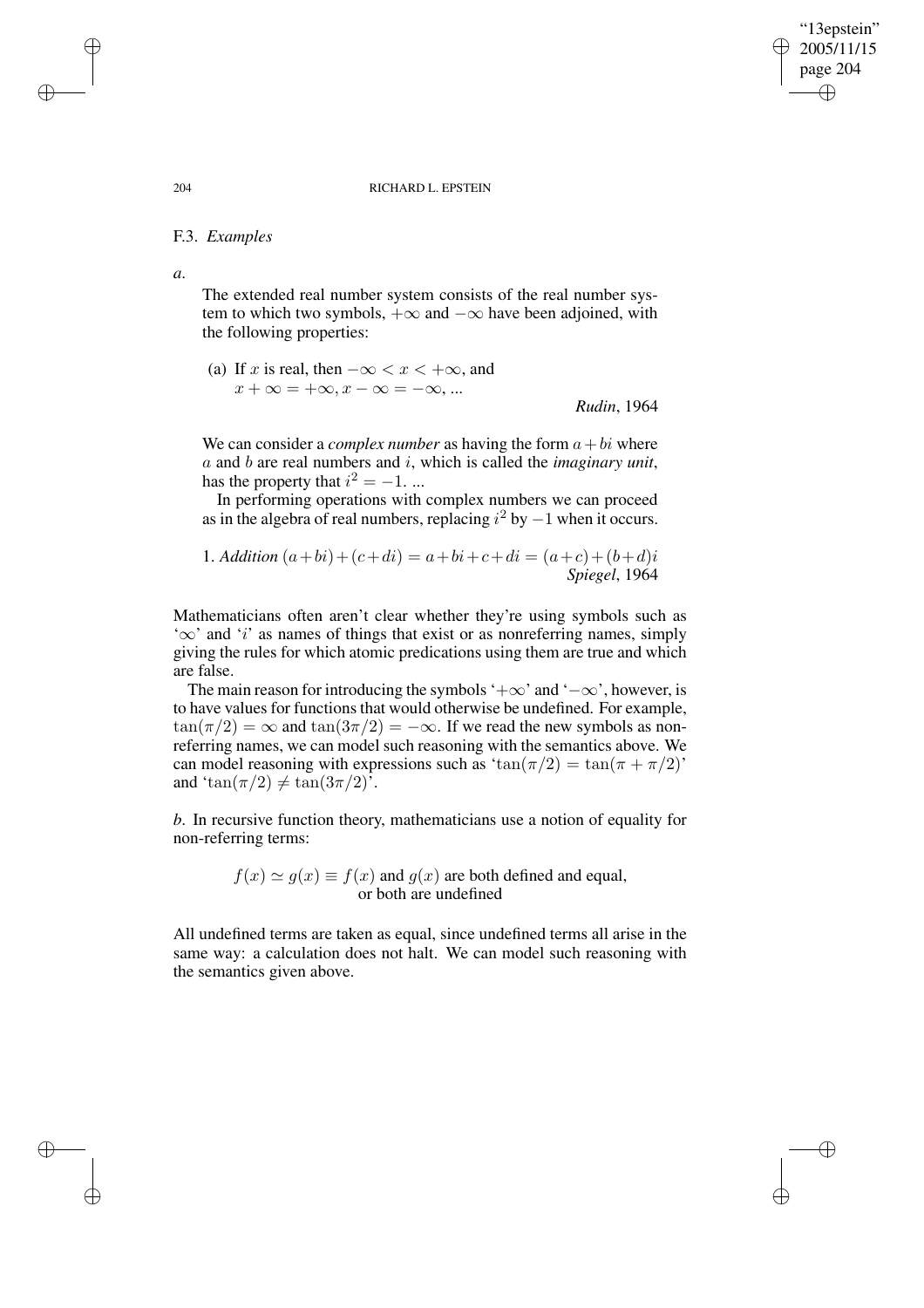✐

✐

✐

✐

*c*. Here is a simple model that shows how complicated these semantics can become.

| $\mathcal{U} = \{1, 2, 3, 4, 5\}$<br>referring names:<br>non-referring names:<br>function symbol f<br>equality                           | none.<br>a, b, c, d.<br>Interpret this as the partial function $f$ ,<br>where $f(1) = 2$ and $f(3) = 3$ .<br>The evaluation is the least collection of pairs<br>of assignments of references and equality wffs<br>given the conditions of (14) plus, for all $\sigma$ : |  |
|------------------------------------------------------------------------------------------------------------------------------------------|-------------------------------------------------------------------------------------------------------------------------------------------------------------------------------------------------------------------------------------------------------------------------|--|
| $\sigma \vDash a = b$<br>$\sigma \not\vDash a = c$<br>$\sigma \not\vDash a = d$<br>$\sigma \not\models b=d$<br>$\sigma \not\vDash c = d$ | $\sigma \models f(a) = f(d)$<br>$\sigma \models f(b) = f(c)$<br>(so by 9.vi, $\sigma \nvDash b = c$ ) $\sigma \vDash f(c) = f(x)$ when $\sigma(x) = 2$<br>$\sigma \models f(f(c)) = f(x)$ when $\sigma(x) = 4$                                                          |  |
| binary predicate symbol P                                                                                                                | Interpreted as $P$ , where for every $\sigma$ ,<br>$\sigma \models P(x,y)$<br>(i.e., $P$ is interpreted as the universal<br>function on $U$ ) and for all $\sigma$ :                                                                                                    |  |
| $\sigma \nvDash P(a, y)$<br>$\sigma \nvDash P(x,c)$<br>$\sigma \nvDash P(f(x), c)$                                                       | when $\sigma(y) = 4$<br>when $\sigma(x) = 2$<br>when $\sigma(x) = 4$                                                                                                                                                                                                    |  |

*d*. Modify the previous model by first taking A, an undecidable set of natural numbers. Writing ' $f^n$ ' for the iteration n times of f, set:

 $\sigma \models f^n(c) = f(x)$  iff  $\sigma(x) = 4$  for  $n > 2$  and  $n \in \mathcal{A}$ 

Even though the resulting model  $M$  has a finite universe and only finitely many names, functions, and predicates, the set of wffs true in  $\mathcal M$  is not decidable. In particular,  $\{n : \mathcal{M} \models \exists x(f^n(c) = f(x))\}$  is not decidable.

In contrast, for any model in which there are no partial functions and which has a finite universe and only finitely many names, functions, and predicates, the set of wffs valid in the model is decidable. Hence, we have shown the following, which is in contrast to classical predicate logic with referring names

"13epstein"  $\geq 2005/11/15$ page 205

✐

 $\bigoplus$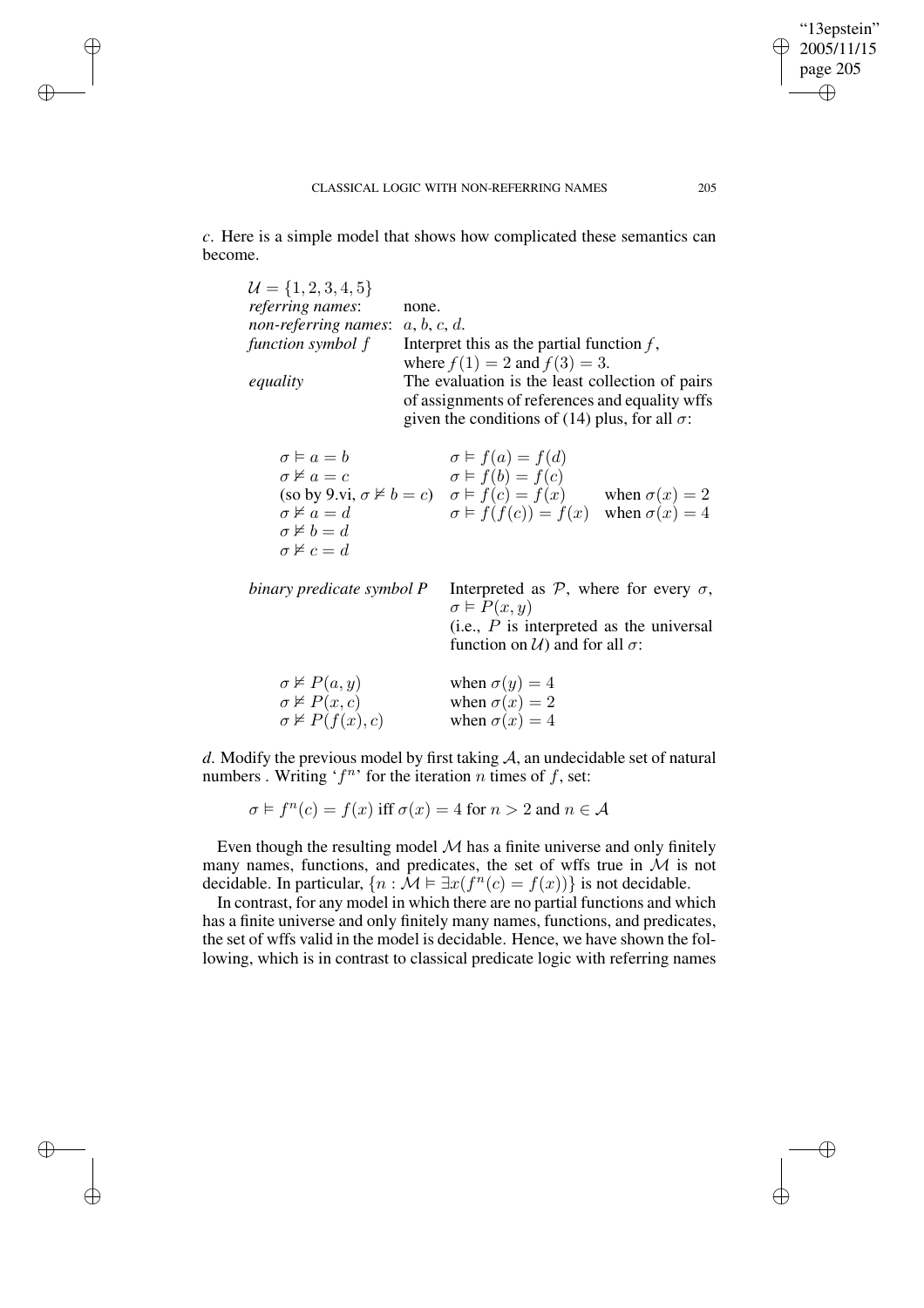"13epstein" 2005/11/15 page 206 ✐ ✐

✐

✐

#### 206 RICHARD L. EPSTEIN

and total functions.<sup>14</sup>

*Theorem* Functions cannot in general be translated into predicates in classical predicate logic with non-referring names and partial functions.

We could ensure the translation of functions into predicates by allowing for partial predicates, saying, for example, that 'Pegasus is bigger than Juney' has no truth-value. But that is a major departure from classical logic which does not seem justified by the enjoinder to make logic free of existential assumptions (see the discussion below (4) above).

To my knowledge, no one proposes models as complicated as (d). Stipulations are usually made, such as that for all  $\sigma$ , for all non-referring terms t,  $u, \sigma \not\vDash t = u$ , or as in (a) above, certain symbolic elements are added to the universe that determine the collection of equalities in a constructive manner. The evaluations of predicates are also usually simplified, for example, requiring  $\sigma \nvDash P_i^n(t_1, ..., t_n)$  if  $\sigma(t_i)$  is not defined for some *i*.

F.4. *An axiomatization*

To axiomatize *classical predicate logic with non-referring names and partial functions* we add just one axiom scheme to our previous list.

*Axioms for functions*

For every  $n$ -ary function symbol f,  $\forall ... (\mathcal{N}_i (t_i = u_i) \rightarrow (f(t_1, ..., t_n) = f(u_1, ..., u_n)).$ 

Since this axiom is true in all models in which all names refer and all functions are total, if  $\Gamma \vdash A$  in this axiomatization, then A is a consequence of Γ in classical predicate logic.

The proof of strong completeness for this logic is presented in *Epstein, 2005*, where a mathematical abstraction of the semantics is also given.

> Advanced Reasoning Forum P.O. Box 635 Socorro, NM 87801 USA E-mail: rle@AdvancedReasoningForum.org

<sup>14</sup> Compare Chapter VIII.E of *Epstein, 2005*.

✐

✐

✐